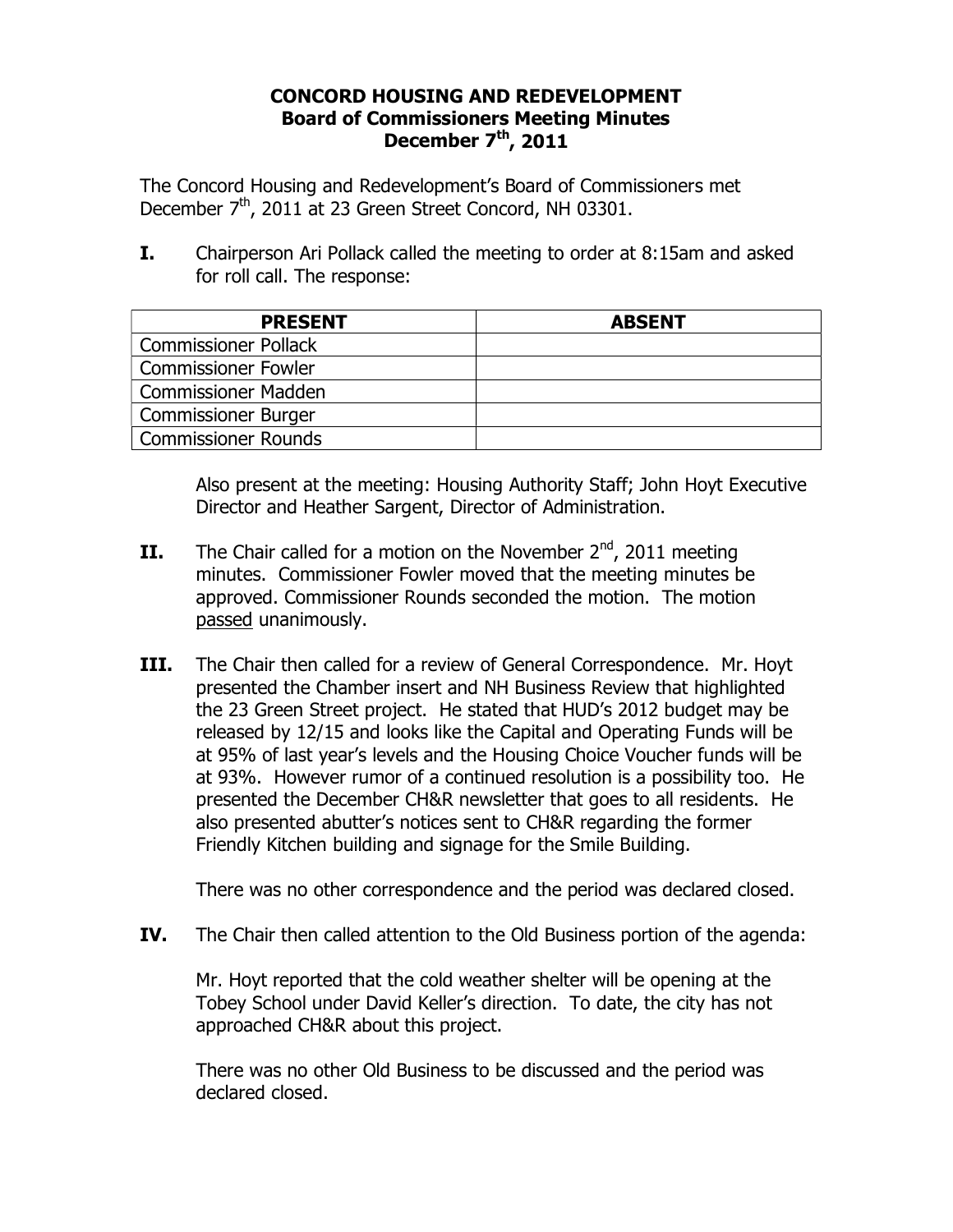**V.** The Chair then called attention to the New Business portion of the agenda:

# **1. Resolution #1279 – MASS Certification**

Mr. Hoyt asked the Board for approval of this annual report to HUD on the performance of the Public Housing Program. There were no abnormalities to report and our scores in the past have been in synch with local housing authorities. Commissioner Rounds moved the motion be approved and Commissioner Madden seconded. All were in favor and the motion passed unanimously.

# **2. Resolution #1280 – SEMAP Certification**

Mr. Hoyt asked the Board for approval of this annual report to HUD on the performance of the Housing Choice Voucher program. There were no abnormalities to report and our scores in the past have been in synch with local housing authorities. Commissioner Fowler moved the motion be approved and Commissioner Burger seconded. All were in favor and the motion passed unanimously.

# **3. Resolution #1281 – Associated Concrete Coverings Contract**

Mr. Hoyt asked the Board for approval of a \$10,930 contract to seal the southeast corner of the Crutchfield Building due to leaking during rain storms. Commissioner Pollack asked if this work was within the budget. Mr. Hoyt reported that it was however that this is a small fix to a larger problem. Commissioner Pollack asked if there had been any other quotes. Mr. Hoyt responded that there had not been, but this company was the best in the business. Commissioner Fowler moved the motion be accepted. Commissioner Burger seconded the motion. All were in favor and the motion passed unanimously.

#### **4. Other**

Commissioner Fowler inquired about the Employment Security building. Mr. Hoyt reported that the city will most likely be granted the right for first refusal and put out an RFP. They will then take what they see as the best idea and present it to the State.

There was no other New Business to be discussed and the period was declared closed.